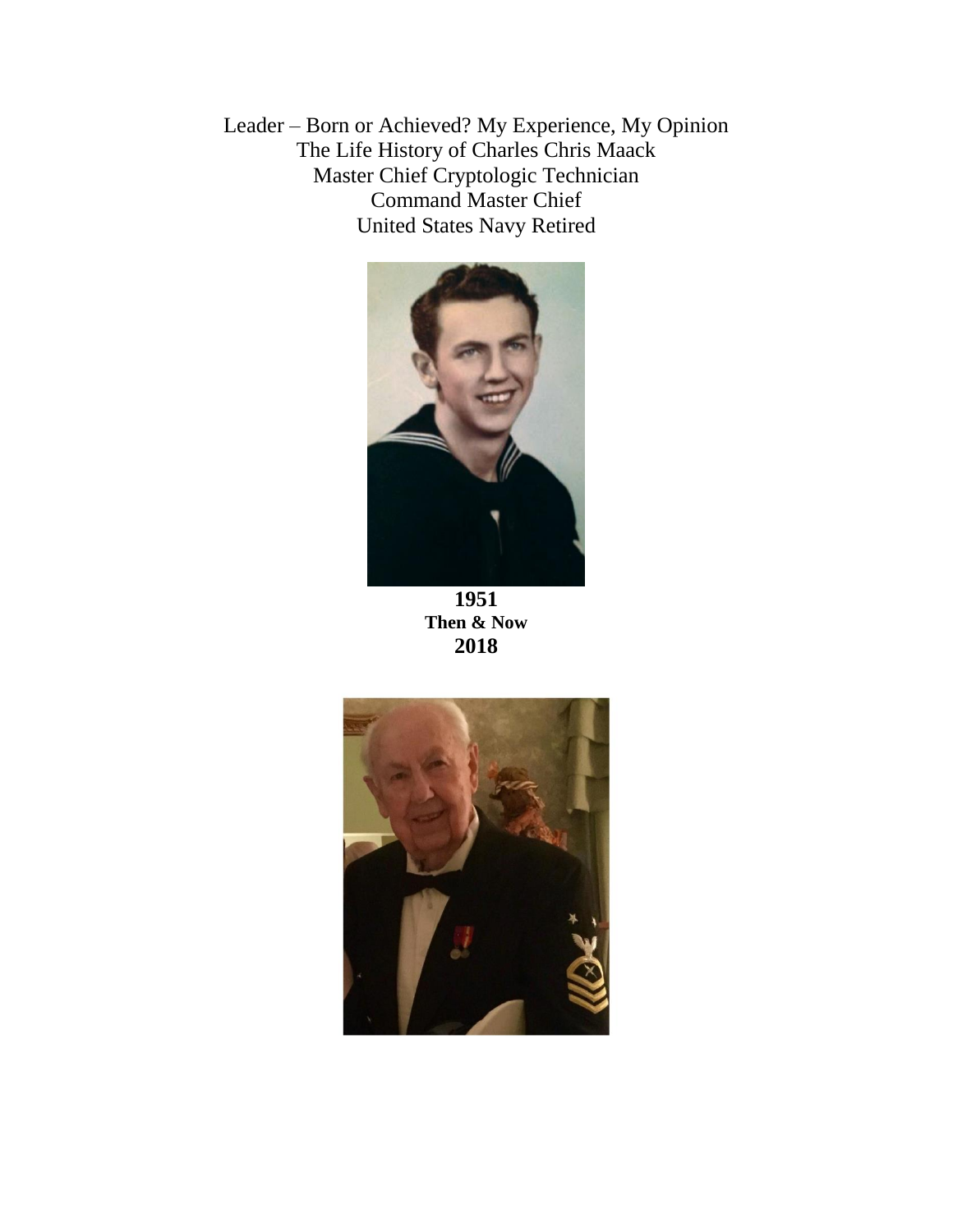What constitutes becoming a "Leader? Is one born with genes that will develop to becoming a leader, or does one achieve that title through personal involvement in his or her trade? Likely one or the other or both.

My opinion from personal experience through my life and what became "achievement," is that a "leader" can become so more from one's challenging one's self to work at being the very best in whatever occupation they have chosen to pursue. My challenge began in my somewhat small town of Oshkosh, Wisconsin. My Mother and I were considered among the "poor." My Father deserted us shortly after I was born, and to exist my Mother washed, dried on lines strung throughout the house, and ironed clothes for those who desired those services. As soon as able, I began work with a daily newspaper route, added a Sunday paper route, then worked in a wide variety of many other odd-jobs throughout my youth in order to buy my own clothes and help my Mother as best I could. Apparently seeking financial help, my Mother married a man who turned out to be a drunk and abusing husband to my Mother as well as to me. This served as an impetus for me to want to "get-away."

#### **MILITARY CAREER**

The day after I turned 17 years of age, with no goals set nor education achievements that indicated I was going to become anything more than a mediocre citizen, I enlisted in the Navy in 1949. Fortunately, my Mother eventually divorced, was hired to reasonable office employment, and led a comfortable life until her demise at 96 years of age.

For some – and I see this in my experience – *events can fall into place* that provide opportunities for achievement that one may not recognize. As a Navy recruit at the Naval Recruit Training Center in Great Lakes, Illinois, I performed no different than my shipmates but apparently my Company Commander saw something that led him to designate me as a squad leader; obviously my first "leadership" role in the Navy. Every "Company" in recruit training is involved in marching drills and as a marching unit want to be the best in competition with other Companies. Every recruit in my Company became cohesive in our will to accept the challenge and be the best; and we succeeded. As recruits, we changed as individuals and learned the importance of unity, the joining together to accomplish the goals expected of a recruit to become an important member of the Navy as he/she moved on to face the challenges to meet operational requirements of a military force.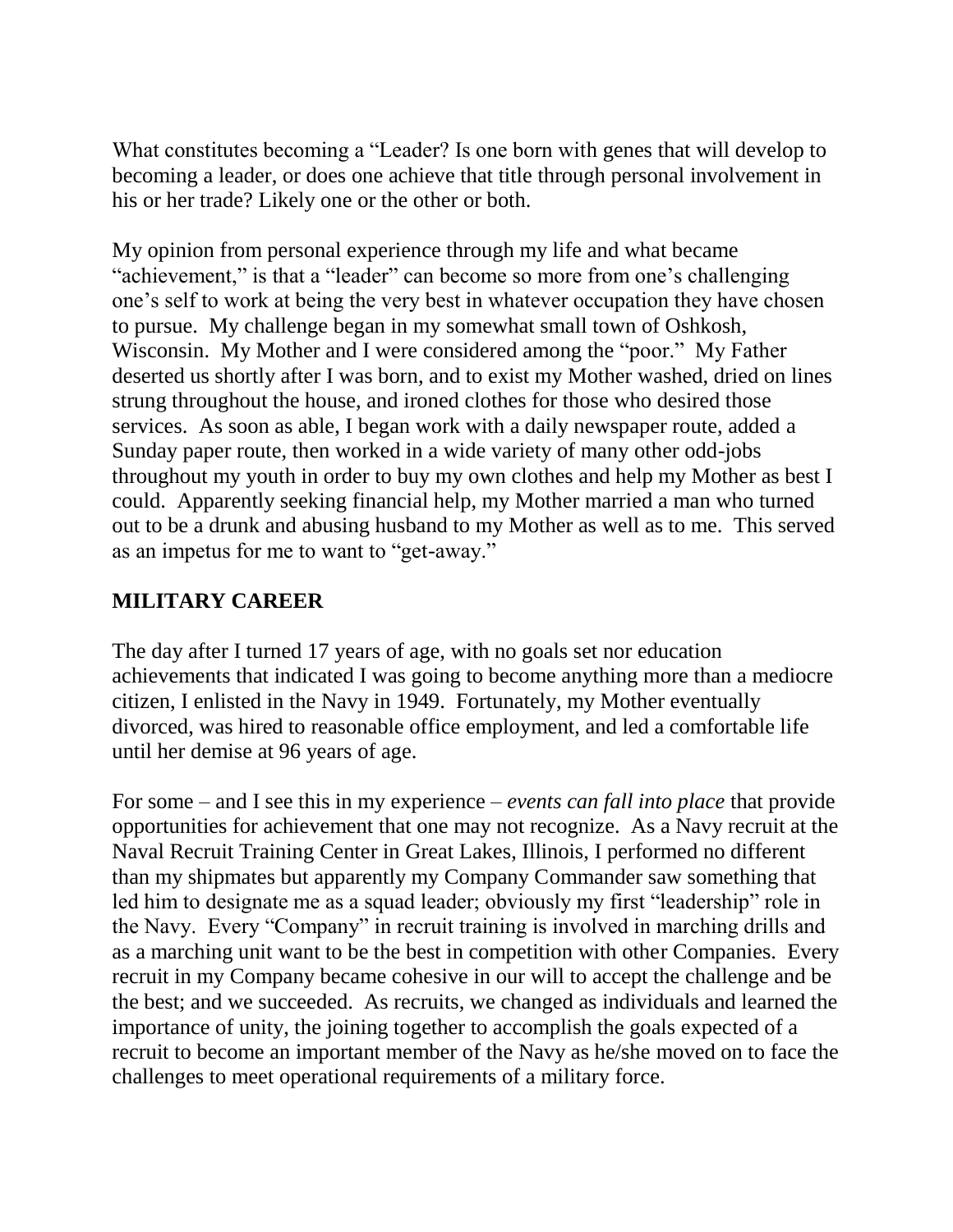We were tested to determine those traits we may have that should be exploited and were recommended Navy schools to consider following graduation from recruit training. Many qualified while many did not. Those who qualified were provided choices of schools for which they showed aptitude, those who did not were transferred to ships. I qualified for clerical pursuits and though I thought being a "Storekeeper" dealing with supplies would be interesting, it was suggested I consider going to "Teleman" school, a new rating in the Navy that taught operation of Teletypewriters and associated communications equipment and subsequent assignment to a Navy communications center or department either on land or at sea, and also included learning Postal Clerk requirements since the Postal Clerk rating was to be brought into the Teleman rating.

I had become savvy enough to recognize that advancement opportunities would likely be much better in a new rating than most others, so accepted that choice of transfer to Teleman school – considered an "A" school – in Norfolk, Virginia. With completion of recruit training I was advanced from Seaman Recruit (SR), pay grade E1, to Seaman Apprentice (SA), pay grade E2.

I "was not" a top student in "A" school and upon graduation expected I would be transferred to one of the ships based in Norfolk. This is where my opening remark "*events can fall into place*" came to pass. Turns out the higher achievers were transferred to ships, and I was transferred over the New Year 1950 to1951to the communications department of the Naval Operating Base located on the island of Trinidad, then considered part of the British West Indies. With graduation of "A" school I had also advanced to Teleman Seaman (TESN), meaning Teleman as my specialty, paygrade E3.

While stationed in Trinidad I made an effort to be the best any Teleman Seaman could be and worked both in the communications department as well as the base Post Office. Apparently those efforts paid off since I scored well for advancement to both Teleman 3<sup>rd</sup> Class Petty Officer (TE3), pay grade E4, and Teleman 2<sup>nd</sup> Class Petty Officer (TE2), pay grade E5 while still in Trinidad. With transfer looming I requested being sent back to Norfolk in 1952 to the Teleman "C" School to learn trouble-shooting, stripping down and putting back together, and general repair of all Teletype and associated equipment. As a 2nd Class Petty Officer I was heading towards becoming a leader, but not yet there.

With graduation from "C" school looming, I again expected I was destined to be assigned a ship as my next duty assignment. But once again ("*events can fall into*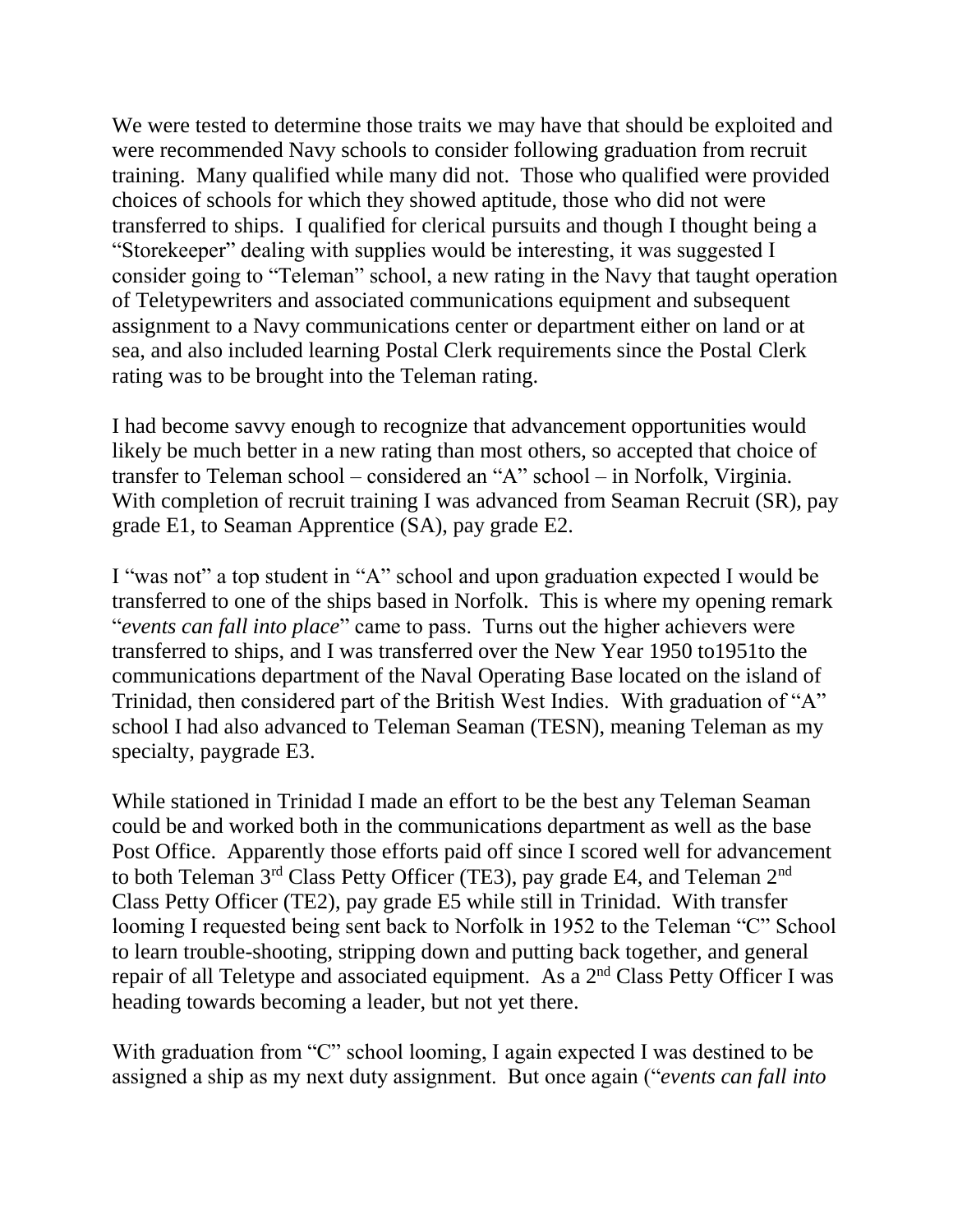*place*")*,* I was transferred locally in Norfolk to the communications department of the headquarters for the Commander-in-Chief, Atlantic Fleet (CINCLANTFLT).

With all assignments I worked diligently to be the best in my rating, or at least showing that I was exceeding expectations and felt it my duty to do so to relieve the workload of those under whom I was assigned. During an off day from communication department watch assignments I noticed a 1st Class Petty Officer walking along with an unusual rating insignia on his uniform – a lightning bolt crossed by a quill. This was very similar to what my Teleman rating badge looked like, but the Teleman rating badge had that same lightning bolt and crossed quill but they were crossed over the "cancelled stamp" symbol of a postal clerk, thus signifying Teleman as both a communications rating as well as postal clerk. I asked him what just the lightning bolt crossed over by a quill signified. He explained that the rating was "Communications Technician" (CT) and the enlisted rating of those who have been accepted into the Naval Security Group headquartered in Washington, D.C. He further explained that Communications Technician was considered an "elite" communications rating given only to those who were accepted as part of the Naval Security Group Command and one had to request consideration for transfer to this elite command. He also made note that at that time, most all assignments whether in the United States or overseas, were shore duty (no ship assignments unless for special purposes). Since I was completing my first four years of duty and time to consider re-enlisting (and the idea of continued shore duty certainly sounded appealing) I submitted an official request that if accepted for transfer to the Naval Security Group Command I would re-enlist for another four years. Within two weeks I received transfer orders and transferred to Washington, D.C. in November 1953. Once again - "*events can fall into place*." Since being accepted to the rating of Communications Technician required background checks and clearances by the Federal Bureau of Investigation (FBI) and Office of Naval Intelligence (ONI) in order to become privy to information considered Top Secret as well as assigned special codewords because of the nature of the information, I was placed in assignments not yet requiring such "clearances." With transfer from Washington, D.C. to Naval Communications Station, Guam, Marianas Islands, I married AnnaBelle Perlog of Canton, Ohio in April 1954 while still a TE2 while enroute with her having to wait for my arrival on Guam and paperwork submitted for her to be recognized as a military dependent before she could be provided orders for transportation to Guam to accompany me during that assignment. Paperwork was completed, Navy housing was assigned, and she received transportation orders to arrive on Guam in November 1954. While still stationed on Guam and working in Communications Security (COMSEC), a non-Security Group role, I advanced to Teleman 1<sup>st</sup> Class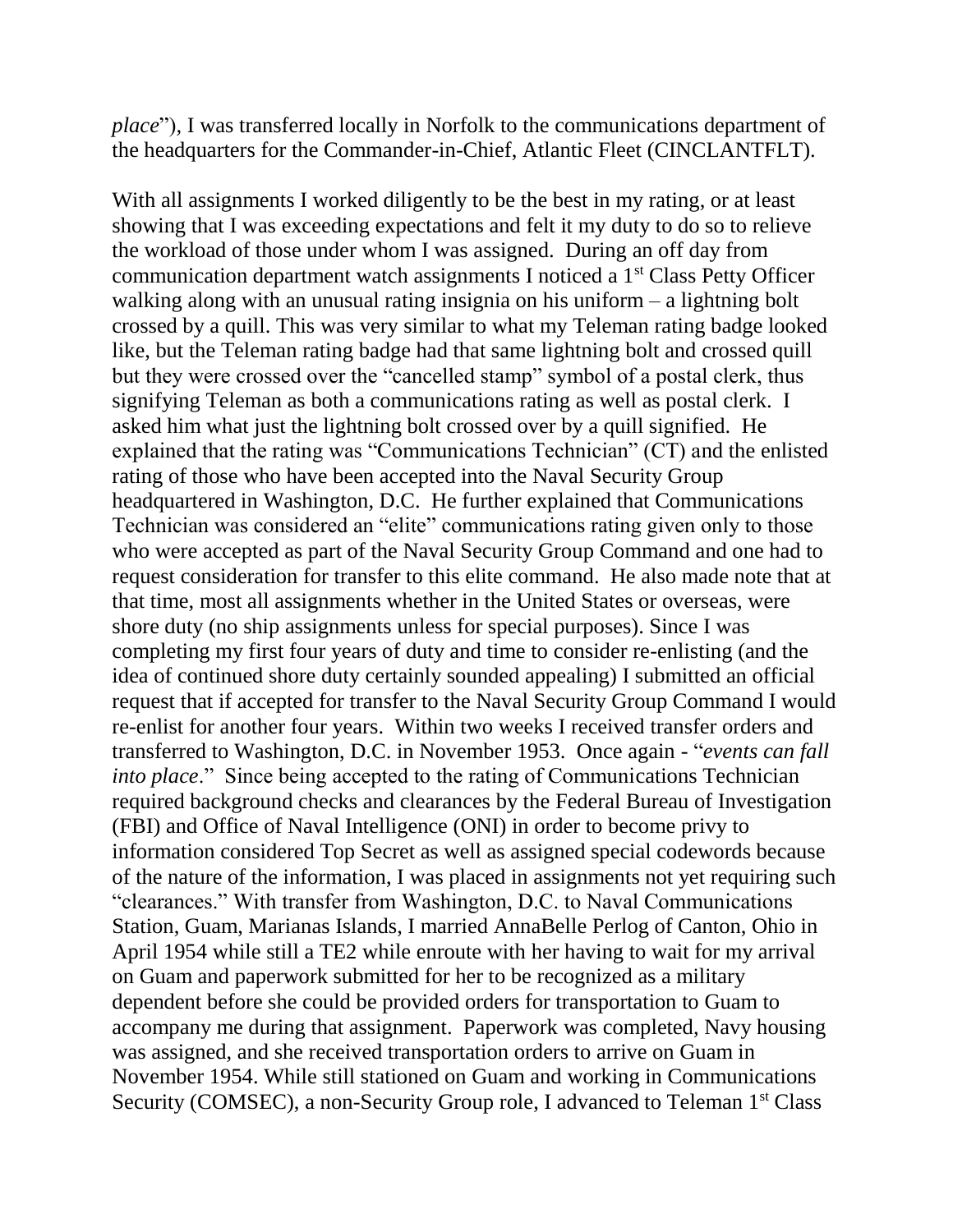Petty Officer (TE1), pay grade E6 in August 1955, shortly thereafter background checks were completed, and I was accepted into the Naval Security Group with rating change from TE1 to CT1. Since my former Teleman specialty was in communications, my assigned specialty in the CT rating was "O" for Operations (meaning communications operations) Branch, thus later defined as CTO1. I should mention that the Naval Security Group had six branches; O/Communications branch, T/Technical branch, A/Administrative Branch, M/Maintenance branch, R/Radio-collection branch, and I/Interpretive (linguistic) branch.

Subsequent transfers following three years on Guam with my developing family accompanying were more "*events can fall into place*." With return to Washington, D.C. in 1957 for three years I began my first "leadership" role as the supervisor under the Watch Section Chief of a communications department watch section. I served that same leadership role when transferred three years later in 1960 to Wahiawa, Hawaii for another three years. With transfer to Kodiak Island, Alaska in 1963 I served in my first sole leadership role in a Chief Petty Officer assignment as head of a six-man team providing special intelligence communications for the Commander, Alaskan Sea Frontier (COMALSEAFRON) for three years (and where I then advanced to Chief Petty Officer (CTOC), pay grade E7 August 16, 1964).

With transfer to Naval Security Group Activity Homestead, Florida in 1966 I served as the acquisition Chief for the Communications Department that included a trip to Washington, D.C. to insure appropriate communications and cryptographic equipment would be supplied for installation in the communications department of a new Naval Security Group operations site built within the confines of a Wullenweber antenna array in the Florida Everglades south of Florida City. During that assignment I advanced to Senior Chief Petty Officer (CTOCS), pay grade E8 August 16, 1967).

After two years I was then transferred back to Guam in 1968 serving as the Operations Chief while another CTOCS served as the Administrative Chief. We were the two lead chiefs of the communications department. During this tour of duty on Guam, through the Catholic Church in the village of Tamuning, joining the men's choir singing bass, I immersed myself and family in the Guamanian community both in this choir consisting of all Guamanians except me, in joining members and their families in village fiestas, and in friendly get-togethers and discussion; much different than our first tour of duty there over a decade earlier where my then new wife and child born while there kept more close to military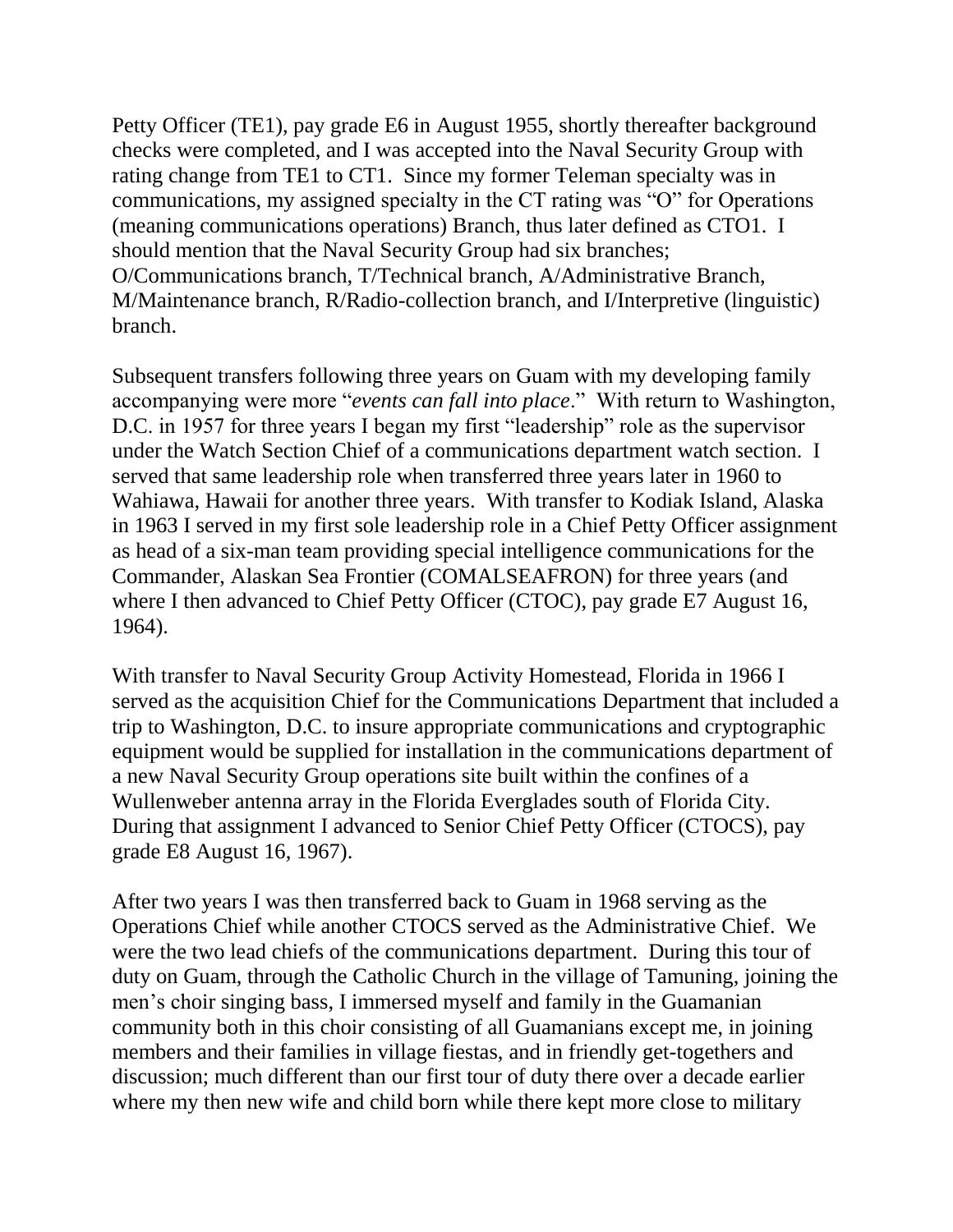families. While at this assignment I advanced to Master Chief Petty Officer (CTOCM), top enlisted pay grade in the Navy and my specialty (E9), August 16, 1969.

Having requested consideration for transfer to the Master Chief "O" Branch billet in London, England, the Navy accepted that consideration and I was transferred to arrive in London in January 1970 accompanied by my family. Before leaving Guam, I was called to the Governor's office where I was presented with the "Ancient Order of the Chammori" for my service and friendship to the community. The Ancient Order of the Chammori is the highest honor a non-native of Guam can receive.

The assignment in London was for a Master Chief "O" branch specialist to serve under the Director, Naval Security Groups, Europe (DIRNAVSECGRUEUR) and Commander-in-Chief, U.S. Naval Forces Europe (CINCUSNAVEUR) overseeing communications intelligence/signal intelligence requirements of all Naval Security Group units throughout Europe and the Middle East. A dual assignment was Command Master Chief for DIRNAVSECGRUEUR that included visits to all Naval Security Group units throughout Europe. Because of operational requirements, this normally 3-year assignment extended to 4 ½ years before transfer in 1974 once again to Naval Security Group Activity Homestead, Florida.

With my return to Homestead the Commanding Officer asked that I serve as his Command Master Chief seeing to the well-being of all enlisted personnel of the Command. It was during this assignment the Navy changed the rating Communications Technician to Cryptologic Technician shortly thereafter. I continued this "leadership" role until retirement from Navy active duty December 31st, 1976 and transfer to the Navy Fleet Reserve where I served in an inactive/oncall status until December 1979; thus, completing my 30-year career obligation to the United States Navy and to my country.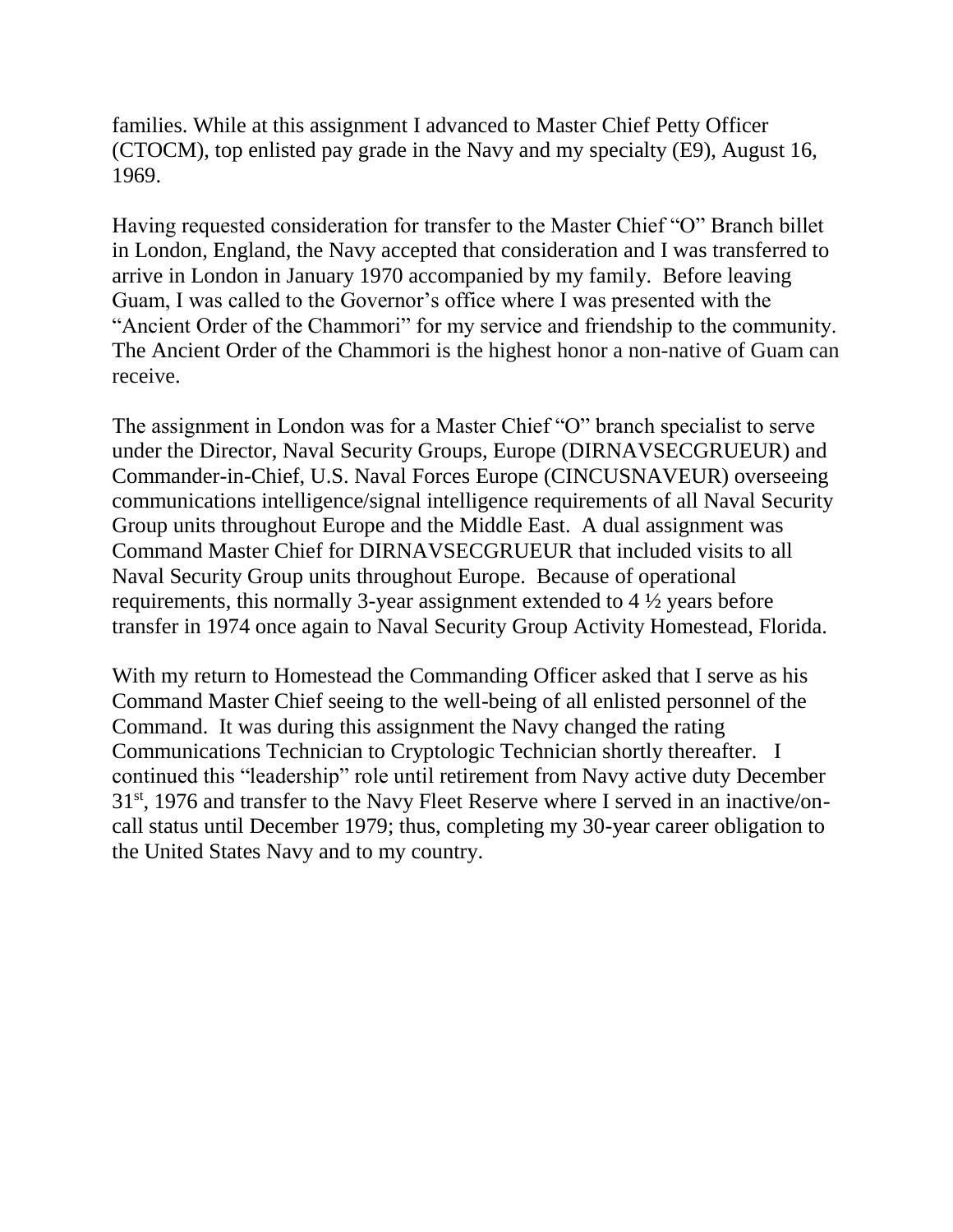

Following retirement from the Navy and with the GI Bill to cover the expense, I decided I would go to college more to see what is was like than needed since I already had employment in Management. So, I spent two years going to evening and Saturday courses subsequently graduating with an Associate of Arts with summa cum laude honors.

Leader by birth? Certainly not in my case. Leader by achievement? It appears so.

# **Please continue reading below:**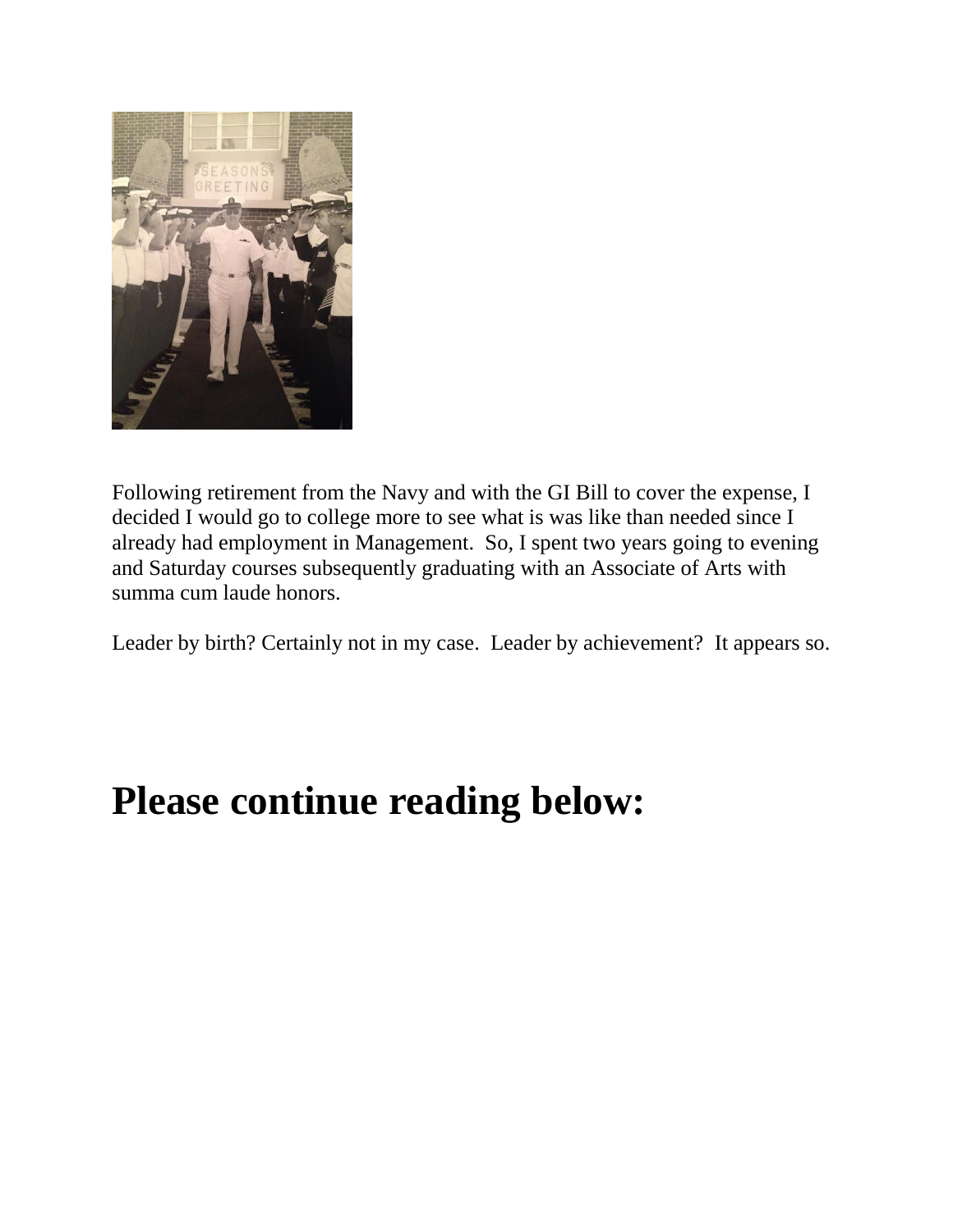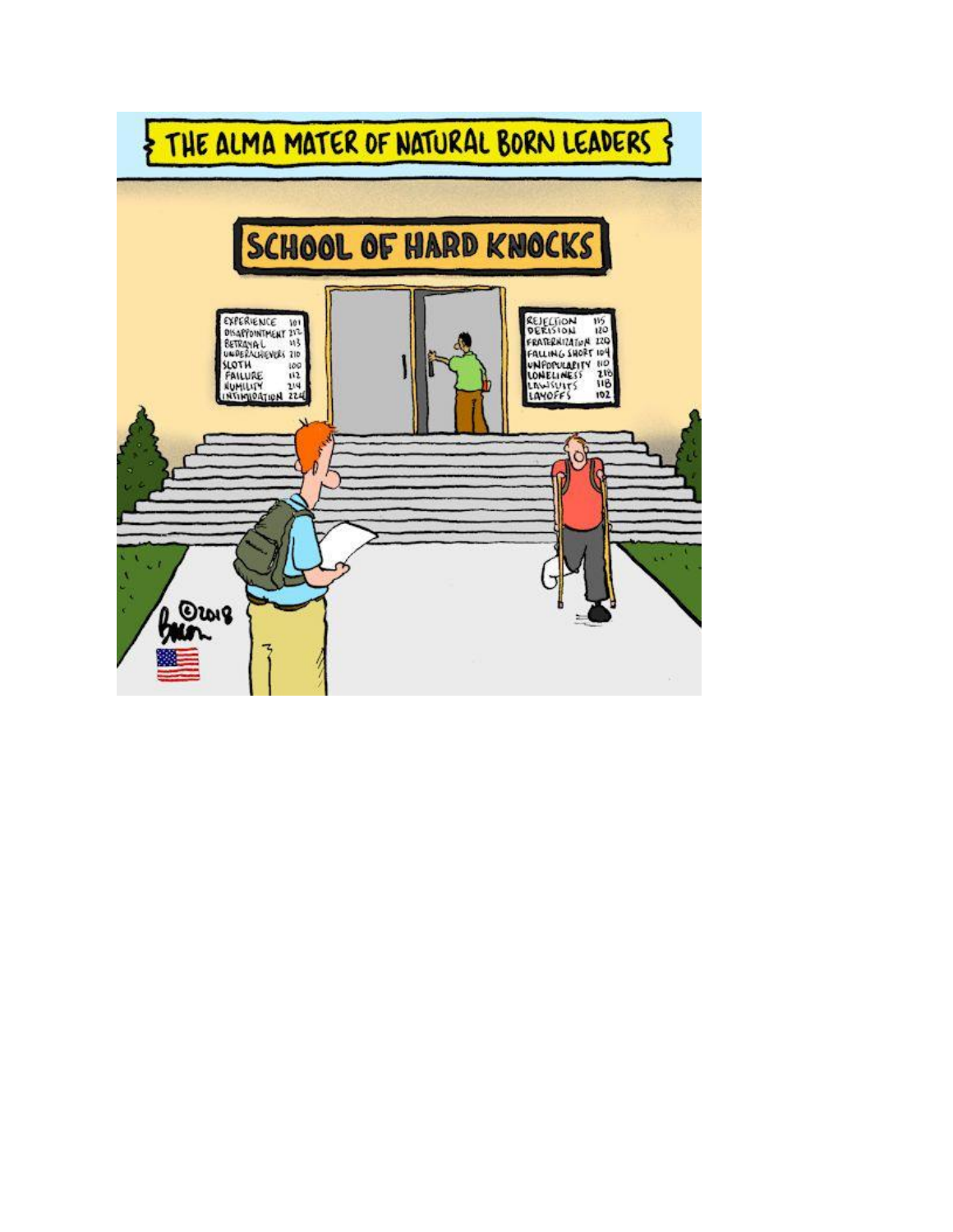

## **ADDENDUMS:**

Further to "achievements" as a factor in the making of a leader:

# **INSTRUCTOR, KODOKAN JUDO**

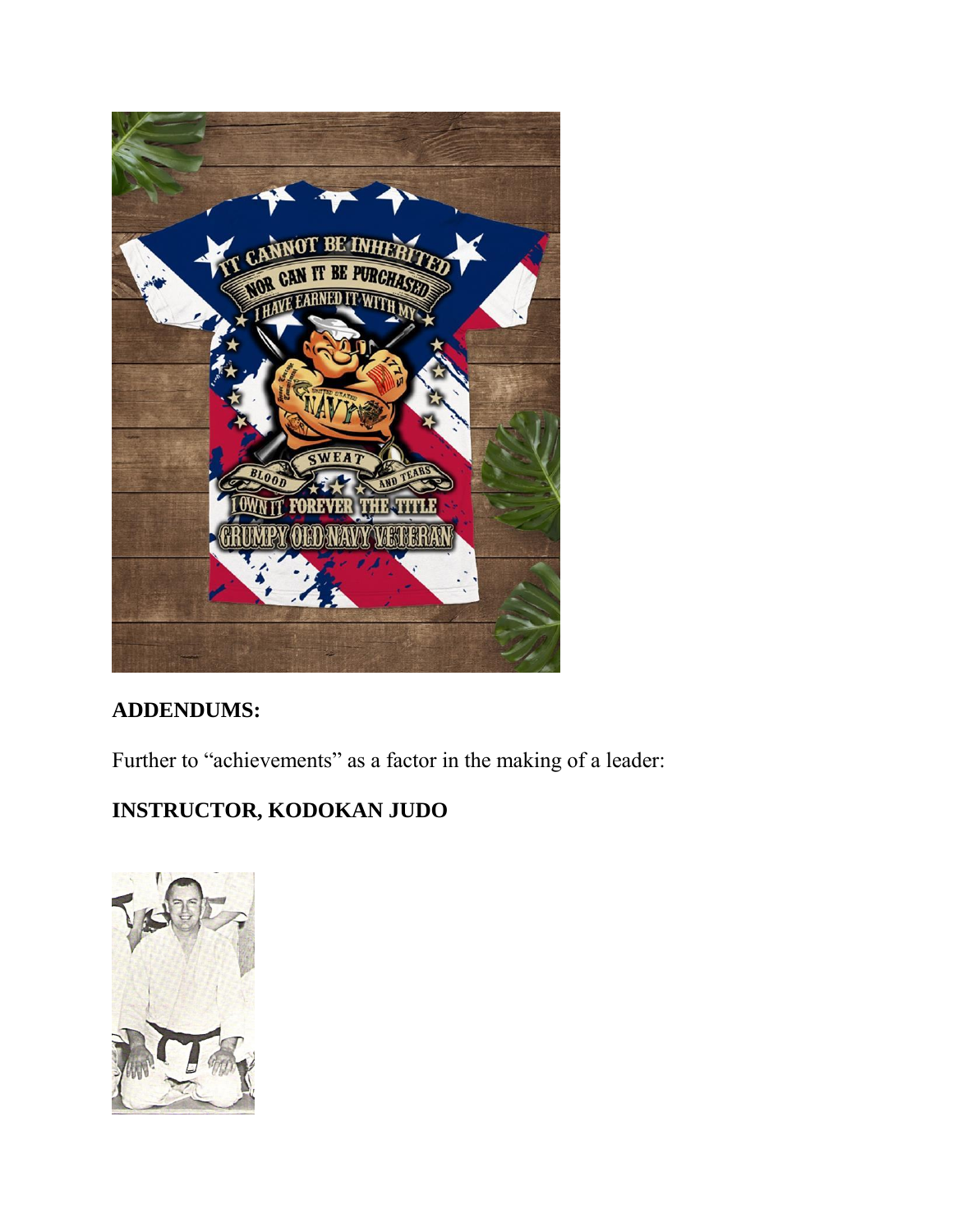In 1961 and 1962 while stationed at the Naval Communications Station Wahiawa, Hawaii, Navy 1<sup>st</sup> Class Petty Officer Edward Alseika, a <sup>4th</sup> Degree/Yodan Black Belt in this martial art and sport, and heavyweight competitor in Judo who represented the United States in International and World Championships, offered his free services to train men in this art in a Quonset on base during the noon hour break. As I recall, there were only four of us showing interest – surprising, considering the level of this man in Judo. While in the Navy and stationed in Japan, Ed had earlier trained at the "Kodokan Judo Institute" and through subsequent training and competition, rose to his  $4<sup>th</sup>$  Degree level - he eventually advanced to 7<sup>th</sup> Degree/Shichidan Black Belt level before his death in later years. He was very serious that his students dedicated that one hour every day to learning this martial art and accepting what we would be enduring with intense training and repeated falls as he demonstrated on us a multitude of the movements and throws that are a part of this art. He initially put us through exercises to loosen our muscles and many drills to learn how to "fall" should an opponent get the better of us and succeed in getting us off balance and through a Judo movement thrown through the air to most often land on our backs but often to other locations of our body. Just a couple of us stayed with his training and became relatively capable in throwing techniques, mat work, joint locks, and strangling techniques to where, in 1962 we represented the Navy as Hawaiian Area Navy Judo Champions in our weight class (mine at the time heavyweight at 225 lbs.) in an All Services Judo Tournament. In the process of training we had advanced to Brown Belt 1<sup>st</sup> Class, a step below Black Belt. When I was transferring for duty to the Naval Operating Base on Kodiak Island, Alaska in 1963 I was advanced to Kodokan Judo 1st Degree/Shodan Black Belt level at about the same time. As soon as I became aware that Judo was not taught on the island I began, as Sensei/instructor, training men on base evenings and on Saturdays. Shortly thereafter I realized that the kids on the base, because of the weather, had little to occupy them sports-wise during the fall/winter/spring season so I opened instruction to these kids from ages 5 to 17 on different evenings and different hours on Saturdays. By 1965 I had developed, and recognized by the Armed Forces Judo Association (AFJA), the largest Judo program in the Navy with over 100 boys, 30 men, and 20 women. Another Black Belt Shodan, John Peters, a Master Chief on the Coast Guard Cutter Storis home ported at the Base, along with his teenage daughter Karen, a Brown Belt 1<sup>st</sup> Class, and son, Rusty, a Brown Belt 2nd Class, joined me as assistant instructors. We put on demonstrations as well as taught women's self-defense that led to 20 or so of those women choosing to become part of our regular training under the direct instruction of Karen Peters. A few years later, after having left Kodiak in 1966, I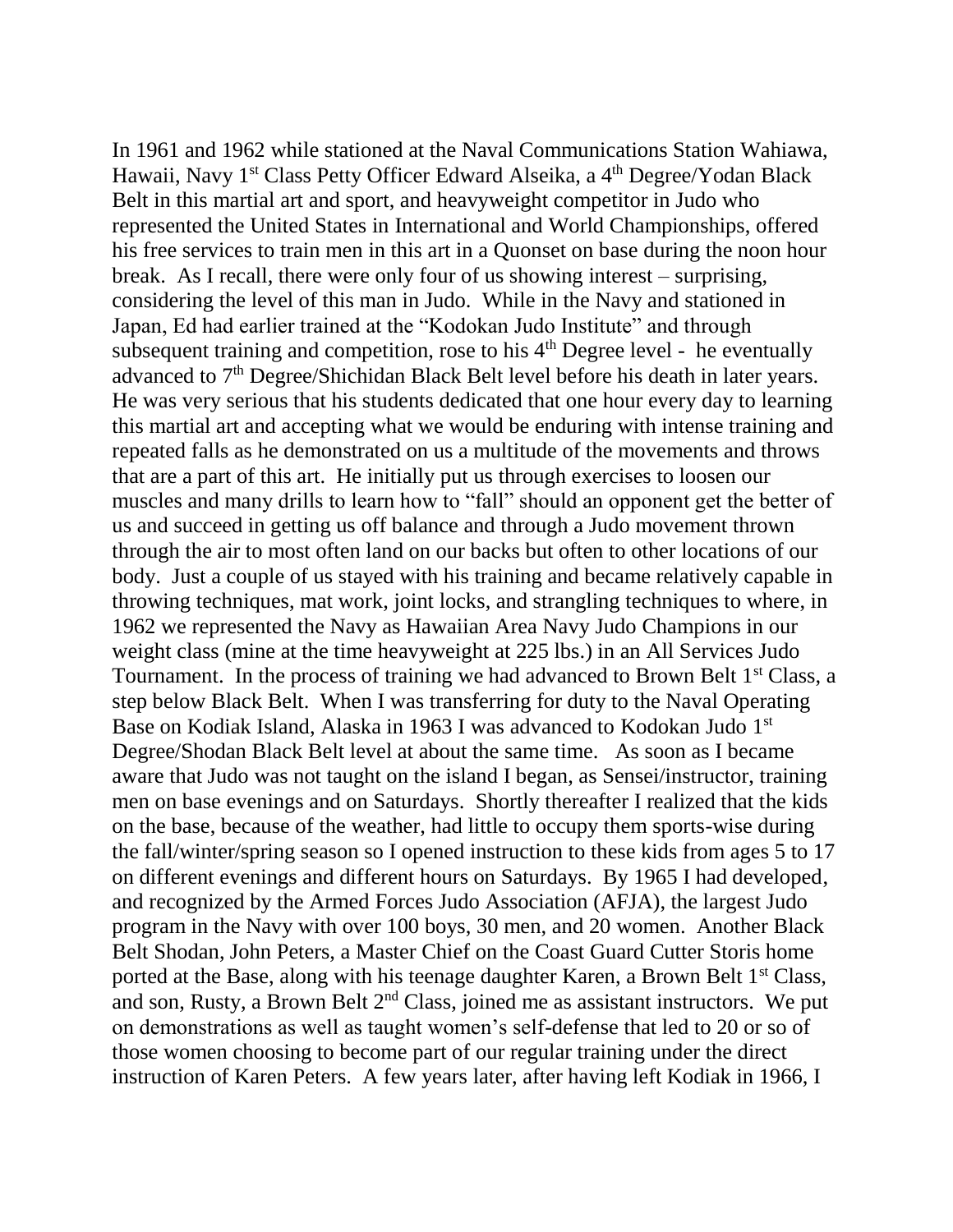was advanced to Kodokan Judo 2<sup>nd</sup> Degree/Nidan Black Belt level. I am a Life Member of the United States Judo Association (USJA).

#### **CIVILIAN CAREER**



In retirement from military service and move to civilian employment I was hired by Fuchs Baking Company/Holsum Bakers in Miami, Florida to manage and oversee their Retail Thrift Store operations and store employees at Agency locations across Southern Florida from the East to the West coasts. The "agencies" are where "route bread trucks" work from to deliver bread products to restaurants, grocery stores, and other businesses in the surrounding area of their city locations that had been delivered to the agencies from the main bakery plant in Miami. These agencies and the Retail Thrift Stores at the agencies numbered seventeen in cities/counties located down the Florida Keys to Key West, midway up the Florida East Coast, then midway up the Florida West Coast resulting in many days and miles "on the road." I served a collateral assignment to locate four new areas for agencies, insure sufficient size/acreage for semi-tractors and route trucks to drive in/out of the space, design small scale drawings of agency building and platform loading size, of layout of store and agency office equipment, then work with architects and construction companies in their construction.

#### **IN RETIREMENT**

In total retirement and having been diagnosed with Prostate Cancer in late 1992, and cancer that returned in 1996 despite earlier surgical removal of the prostate gland as well as salvage radiation to the entire prostate bed and its periphery, I dedicated my retirement to research and study of this insidious men's disease, first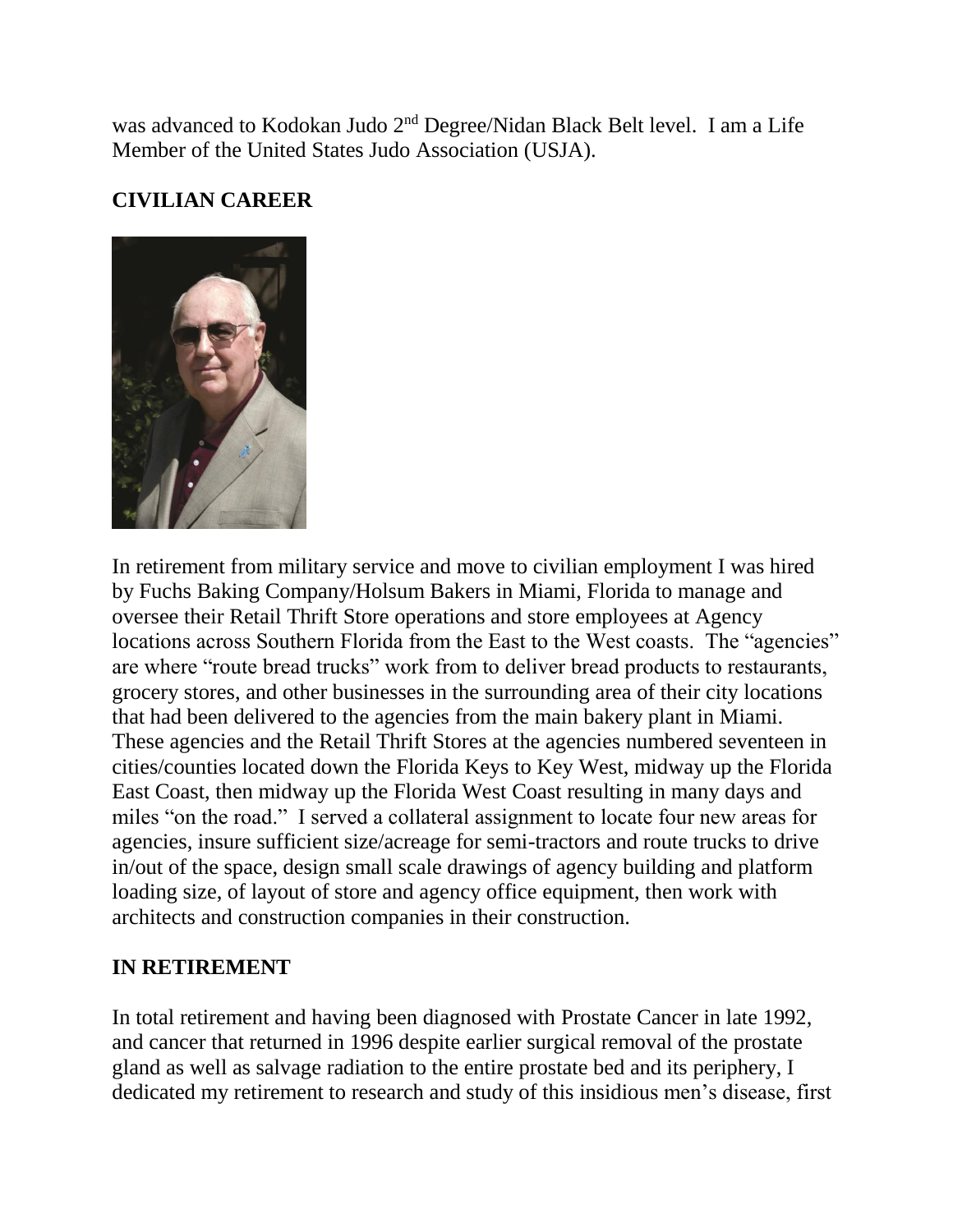to insure my own continuing appropriate treatment, then as an online mentor to patients and their caregivers throughout the world. This is fully explained on my personal website [www.theprostateadvocate.com.](http://www.theprostateadvocate.com/)

### **KNOWING YET MORE ABOUT ME**

Likely a reasonable way of "getting to know me" is to review the results of an IQ test I took in 2017, since in reviewing it pretty much explains the "me" I feel I am and have developed over the years. This breaks down what are claimed by the test to be my personality traits, but I rather see them as my characteristics since what is noted best describes what I have achieved in my lifetime; not "inherited." In testing I scored 135, which supposedly means I am considered at a "gifted" level by most IQ testing measures. The actual breakdown with explanation can be reviewed here:

<http://www.iq-tests-online.com/personality/report/579116?test=6P6BTZYE>

Charles (Chuck) Maack Master Chief Cryptologic Technician Command Master Chief U.S. Navy (Retired) 1949-1979 eMail: [maack1@cox.net](mailto:maack1@cox.net) My website [www.theprostateadvocate.com](http://www.theprostateadvocate.com/) describes why, in my retirement, I chose to be an online voluntary mentor to men diagnosed with Prostate Cancer and to their caregivers/loved ones living anywhere in the world. My education level: Associate in Arts with summa cum laude honors

I added these "Addendums" as other manners in which "Leadership" can be achieved when we choose to pass on and train others in a specialty we have achieved through our own choices of improving our lives. A far cry from my military specialty, and a far cry from my expectations as a child, but challenges that turned out to be easily managed as the result of my leadership roles in the military.